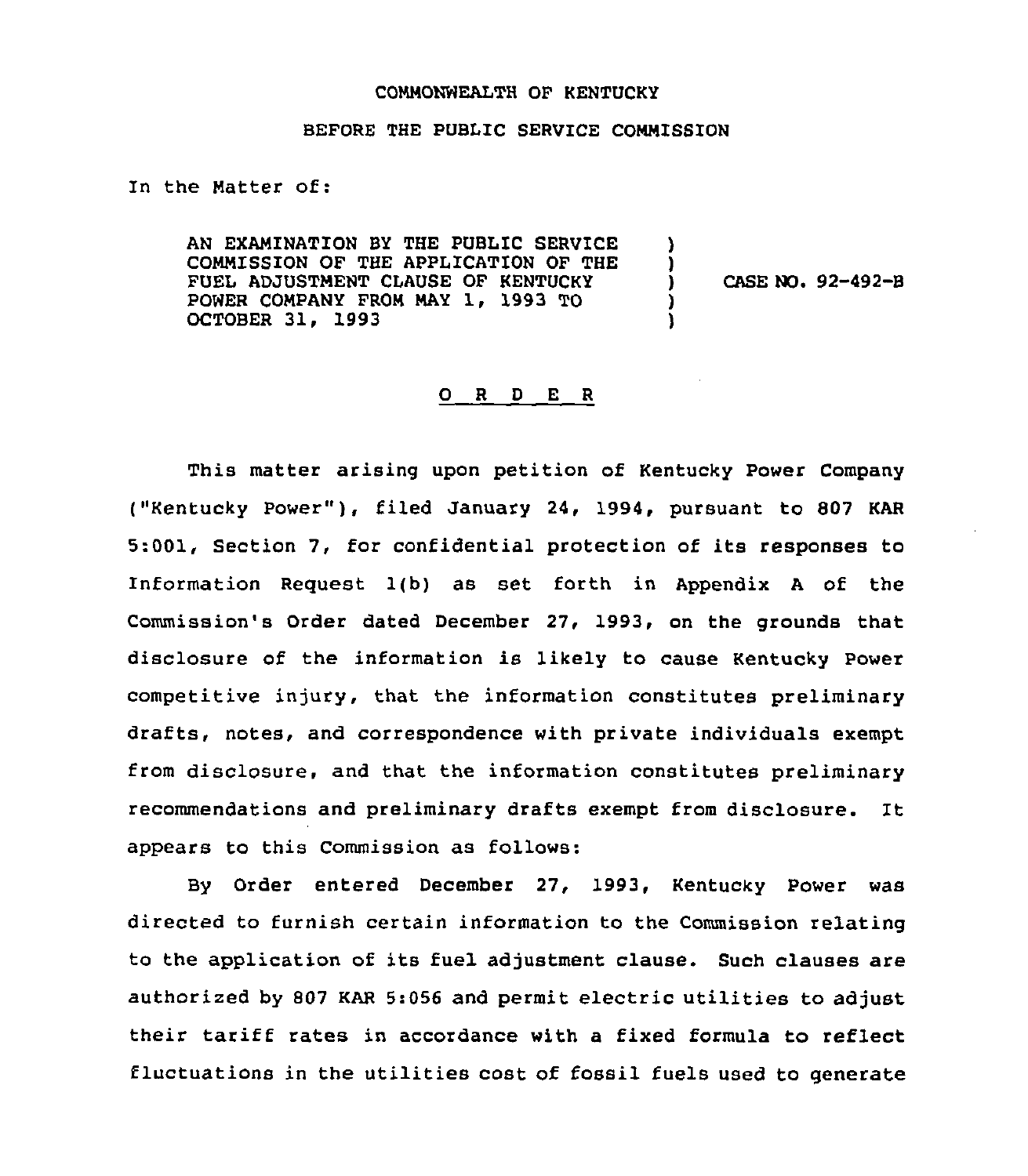electricity. The information request directed Kentucky Power to furnish the number of coal vendors to whom bid solicitations were sent, the number of vendors who responded, the bid tabulation sheet which ranked the coal vendor proposals, the vendor selected, and a brief explanation for the selection. Kentucky Power has petitioned the Commission to protect its responses to the information request as confidential.

KRS 61.872(1) requires information filed with the Commission to be available for public inspection unless specifically exempted by statute. One category exempted by paragraph (c) is commercial information confidentially disclosed to the Commission, KRS  $61.878(1)(c)$ . To qualify for that exemption it must be established that disclosure of the information is likely to cause substantial competitive harm to the party from whom the information was obtained. To satisfy this test, the party claiming confidentiality must demonstrate actual competition and a likelihood of substantial competitive injury if the information is disclosed. Competitive injury occurs when disclosure of the information gives competitors an unfair business advantage.

Kentucky Power maintains that revealing the method used to evaluate the bids furnished by its coal suppliers will adversely affect its ability to obtain coal at reasonable prices in the future. Kentucky Power reasons that coal suppliers will use the successful bid as a benchmark price and will be reluctant to submit bids which are lower.

 $-2-$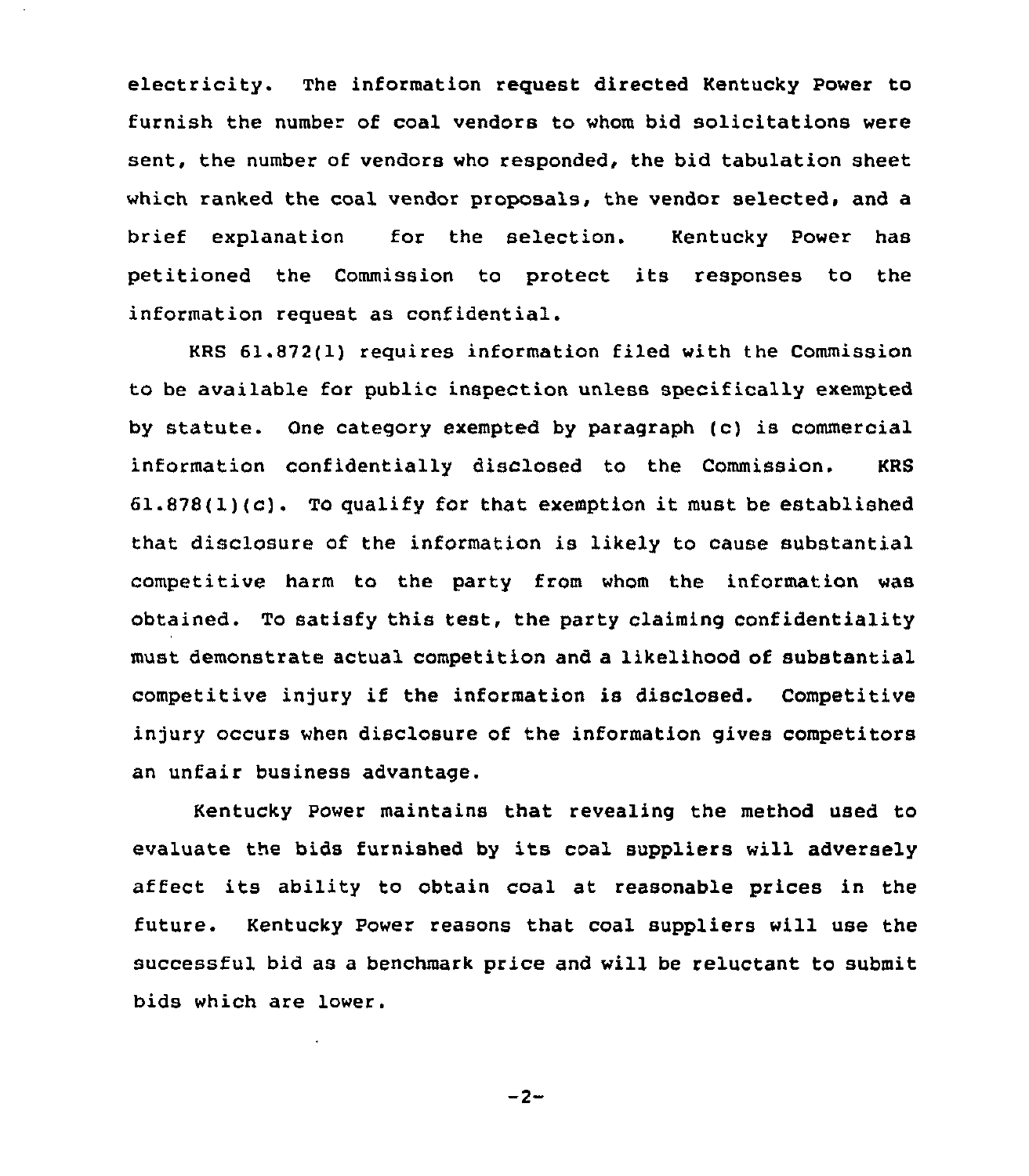This argument completely ignores the dynamics of the bidding process. Since Kentucky Power purchases its coal in <sup>a</sup> competitive market, it is more logical to assume that prospective suppliers knowing they face competition from each other will continue to offer coal at the best terms they can afford in order to obtain the contract. Therefore, the information is not entitled to protection on those grounds.

Kentucky Power also contends that the information sought to be protected is exempt from disclosure as a preliminary draft, note, or correspondence exempt under KRS 61,878(1)(h) and as a preliminary recommendation and preliminary memoranda exempt under KRS 61.878(1)(i). Both of these sections, however, are intended to protect the decision making process of public agencies and do not extend to information filed with those agencies. Therefore, the information is not entitled to confidential protection on those grounds.

Finally, some of the information sought to be protected can be derived from the coal purchase contracts executed by Kentucky Power. These contracts are required to be filed with the Commission by Section 1(7) of 807 KAR 5:056 and must be maintained for public inspection under Section 1(10) of the same regulation.

This Commission being otherwise sufficiently advised,

IT IS ORDERED that:

1. The petition to protect as confidential Kentucky Power's responses to information request 1(b) and set forth in Appendix <sup>A</sup>

 $-3-$